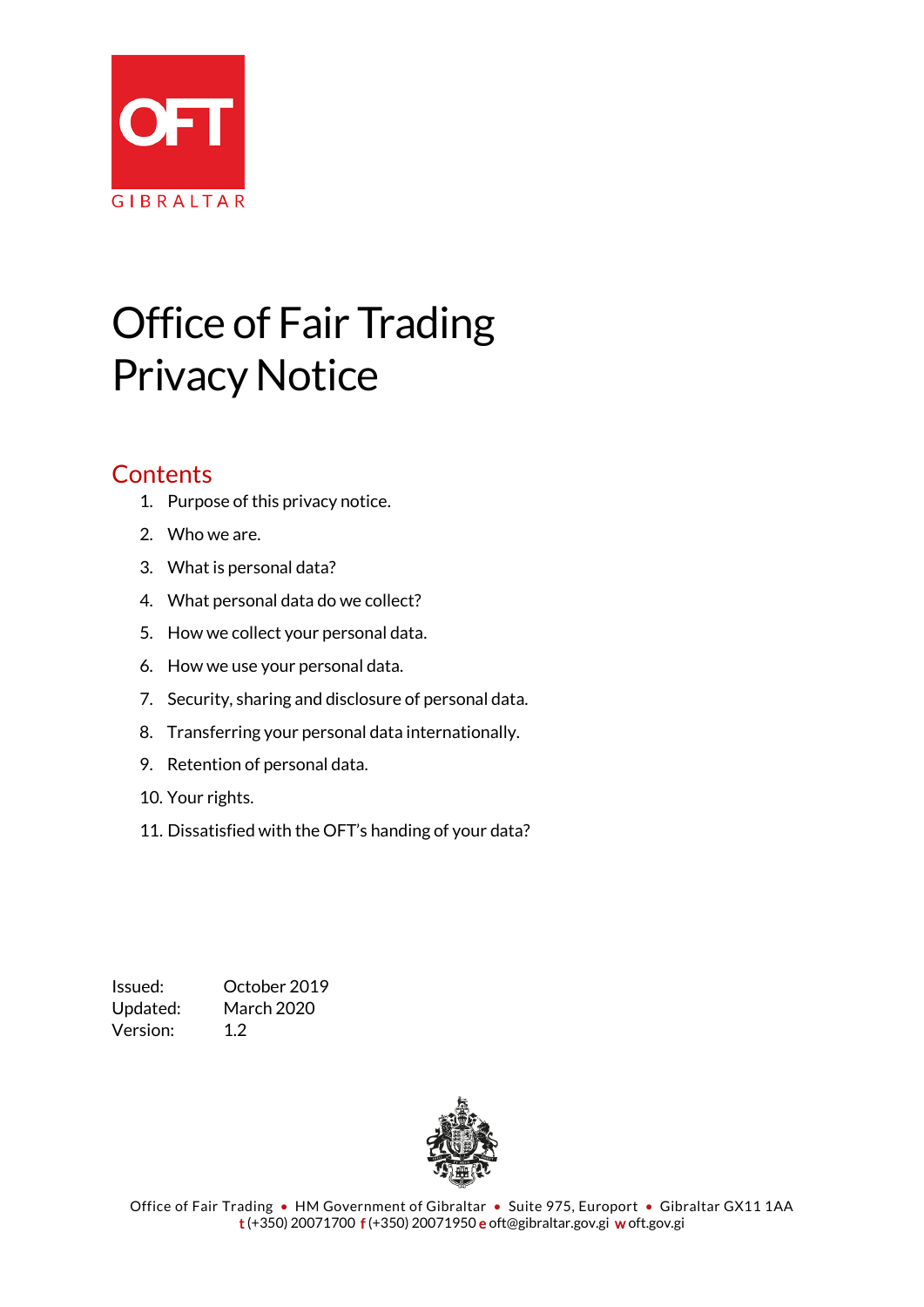### 1. Purpose of this privacy notice

The Office of Fair Trading ("**OFT**") is committed to protecting and respecting your right to privacy. This privacy notice aims to provide you with information on what data we collect about you, what we do with that information and why we do it, who we share it with, and how we protect your privacy.

This notice covers all personal data collected by the OFT and where we tell other organisations to collect information for us. This is the same whether the data are collected by letter, email, face to face, telephone or online.

The OFT holds and processes personal data in accordance with the European Union's General Data Protection Regulation ("GDPR") and the Data Protection Act 2004.

It is important that you read this privacy notice together with any other privacy notice we may provide on specific occasions when we are collecting or processing personal data about you so that you are fully aware of how and why we are using your data.

We may change this privacy notice from time to time, so please check this page occasionally to ensure that you are happy with any changes.

### 2. Who we are

The OFT is the data controller and is responsible for your personal data (collectively referred to as the OFT, "we", "us" or "our" in this privacy notice).

If you have any questions about this privacy notice or any of our privacy practices, please contact us on the below details-

| Email address:                   | oft@gibraltar.gov.gi           |
|----------------------------------|--------------------------------|
| Postal address:                  | Suite 975, Europort, Gibraltar |
| Telephone number: +350 200 71700 |                                |

Alternatively, you can contact our Data Protection Officer on-

| Email address:  | dpo@gibraltar.gov.gi                                |
|-----------------|-----------------------------------------------------|
| Postal address: | Government Law Offices, No.40 Town Range, Gibraltar |

### 3. What is Personal Data?

Personal data are information that identifies a living person. That can be obvious information like a name or an address, but it may also be something like an IP address.

This includes information you tell us about yourself, information we are provided by other people or organisations, or what we learn when you use services we provide.

Some information are considered more sensitive or special:

- $\div$  sexuality and sexual health:
- $\div$  religious or philosophical beliefs;
- $\div$  ethnicity;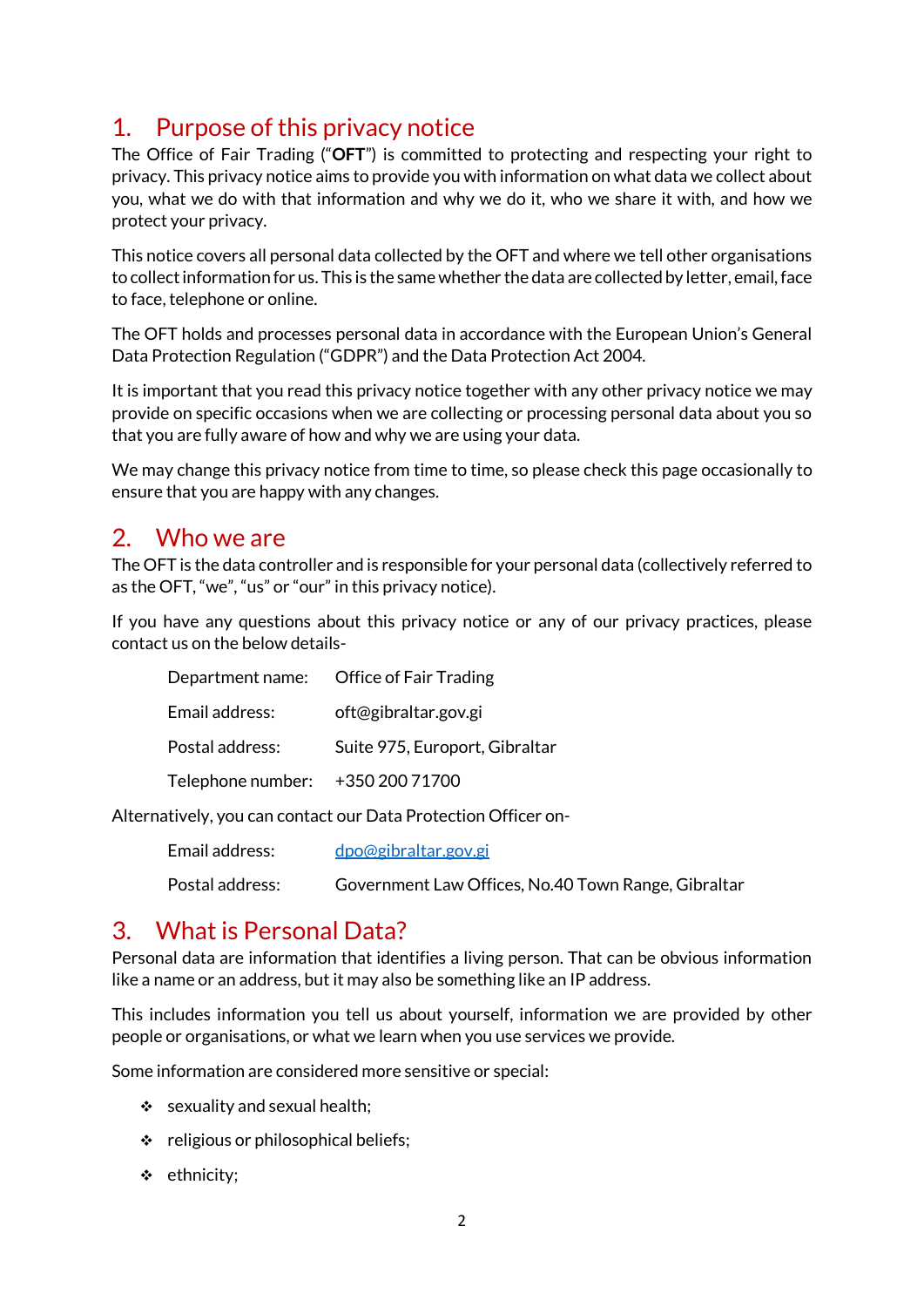- $\div$  physical or mental health;
- $\div$  trade union membership;
- political opinion;
- $\div$  genetic/biometric data;
- $\div$  criminal history,

The OFT takes extra care when collecting and using these types of special information.

### 4. What personal data do we collect?

Personal data means any information about you from which you can be identified. It does not include data where the identity has been removed (anonymisation).

We may collect, use, store and transfer different kinds of personal data about you as follows:

- **Identity Data** this includes first name, maiden name, last name, title and date of birth.
- **Contact Data** this includes residential address, email address and telephone numbers.
- **Business Data** this includes details about your ownership or control of a business and your role within that business.
- **Transaction Data** this includes details about payments to and from you and the OFT.
- **Financial Data** this includes bank account and payment card details.
- **Conviction and Sanction Data** this includes data about previous convictions and any sanctions you are subject to.

### 5. How we collect your personal data

We use different methods to collect data from and about you including through:

#### **Direct interactions.**

You may give us your Identity, Contact, Business, Transaction and Financial Data by filling in application forms or by corresponding with us by post, phone, email or otherwise. This includes personal data you provide when you:

- $\div$  Make an application;
- $\triangleleft$  Make a complaint;
- Submit a report or survey; or
- Give us feedback or contact us.

#### **Third parties or publicly available sources.**

We will receive personal data about you from other government departments and public sector authorities, or from other third party organisations, as set out in Annex 1.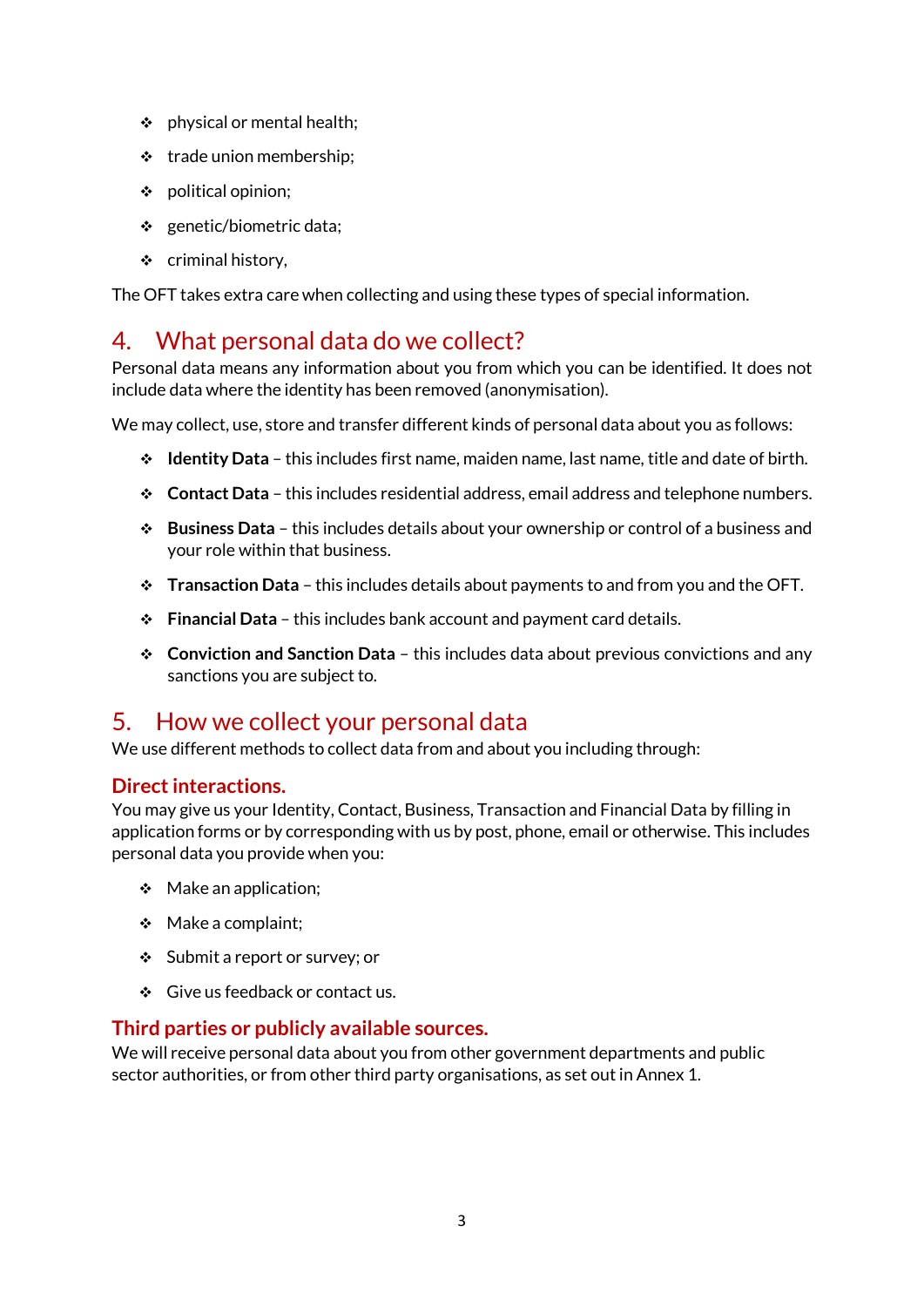### 6. How we use your personal data

We will only use your personal data for the purpose for which we collected it. We have set out in Annex 2 a description of all the ways we plan to use your personal data, and which of the legal bases we rely on to do so.

Note that we may process your personal data for more than one lawful ground depending on the specific purpose for which we are using your data.

Generally, we do not rely on consent as a legal basis for processing your personal data.

### 7. Sharing, disclosure and security of personal data

The security and confidentiality of your data is very important to us.

We will:

- $\cdot \cdot$  Ensure safeguards are in place to make sure personal data is kept secure in compliance with Government's Information Security Policy;
- Ensure that your data remains under the control of our authorised controllers and processors with adequate safeguards to protect your rights;
- $\div$  Ensure only authorised staff are able to view your data;
- $\div$  Not make your information available for commercial use;
- $\div$  Only ask you for what is needed.

#### Sharing and disclosure

We are sometimes required to share personal data with other Government Departments and agencies, enforcement bodies and other supervisory and regulatory authorities in relation to the carrying out of our or their legal functions and obligations. When doing so we require all third parties to respect the security of your personal data and to treat it in accordance with the law.

We do not allow third parties to which we disclose your personal data to use it for purposes other than the specified purposes for which they have been requested and always in accordance with our instructions. Before disclosing your personal data we will consider the request carefully and only disclose it to the third party where we are obliged by law to do so or where the basis on which the data is being shared is clearly understood and is in keeping with your rights.

#### **Security**

We have put in place appropriate security measures to prevent your personal data from being accidentally lost, used or accessed in an unauthorised way, altered or disclosed. In addition, we limit access to your personal data to those employees, agents, contractors and other third parties who have a business need to know. They will only process your personal data on our instructions and they are subject to a duty of confidentiality.

We will investigate any suspected personal data breach and will notify you and any applicable regulator of a breach where we are legally required to do so.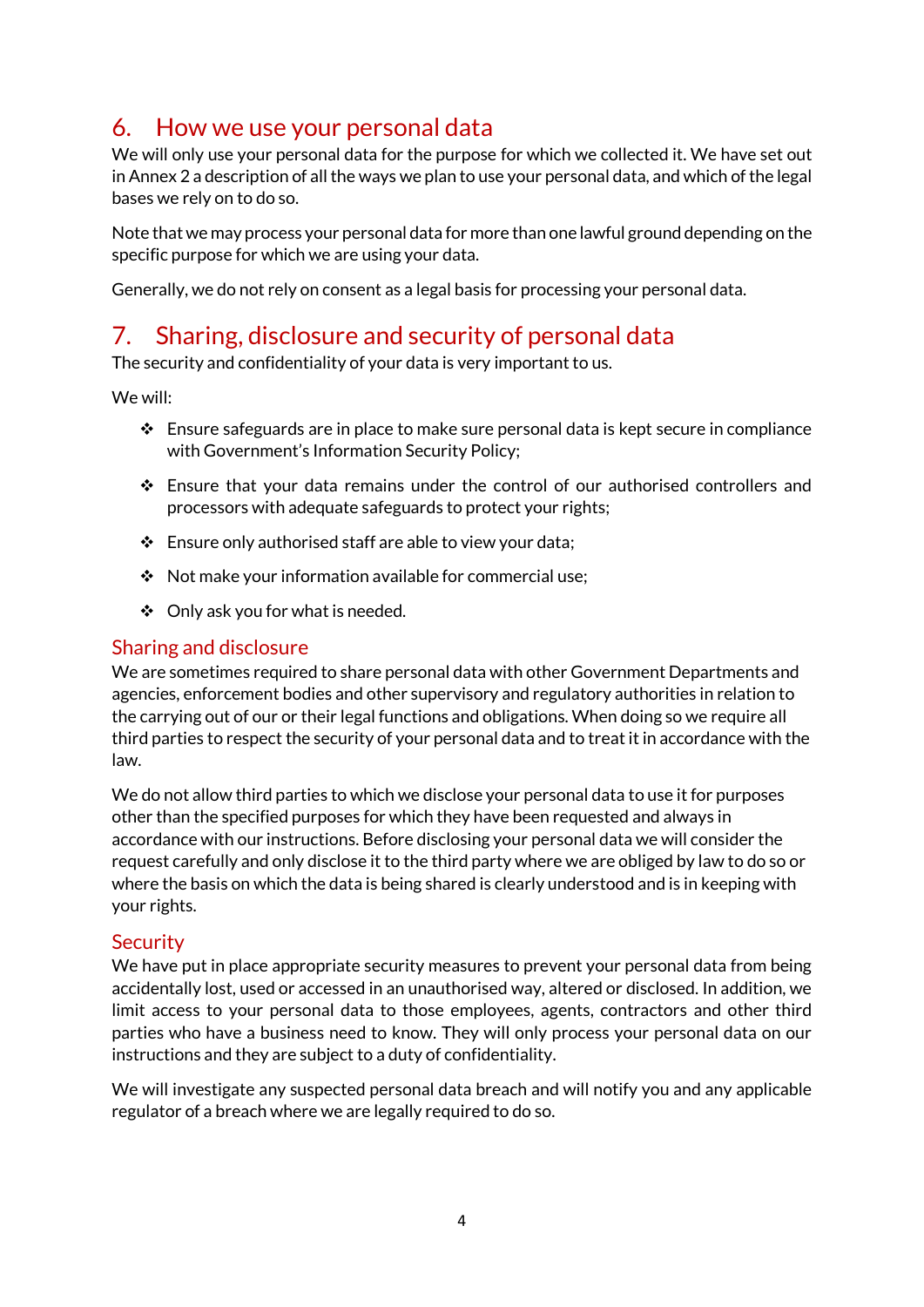All of our staff are trained in the importance of protecting personal and other sensitive information. All civil servants are required to work in line with the core values set out in the General Orders, including; integrity and honesty.

### 8. Transferring your personal data internationally

We do not transfer your personal data outside the European Economic Area (**EEA**) other than in relation to requests from international enforcement bodies which transfers are governed and required in compliance with Gibraltar law.

### 9. Retention of personal data

By law we have to keep basic information about our service users (including Contact, Identity, Financial and Transaction Data) in compliance with HM Government of Gibraltar's General Orders and Accounting Instructions.

We will only retain your personal data for as long as reasonably necessary to fulfil the purposes we collected it for, including for the purposes of satisfying any legal, regulatory, tax, accounting or reporting requirements. We may retain your personal data for a longer period in the event of a complaint or if we reasonably believe there is a prospect of litigation in respect to our relationship with you.

To determine the appropriate retention period for personal data, we consider the amount, nature and sensitivity of the personal data, the potential risk of harm from unauthorised use or disclosure of your personal data, the purposes for which we process your personal data and whether we can achieve those purposes through other means, and the applicable legal, regulatory, tax, accounting or other requirements.

In some circumstances you can ask us to delete your data: see *your rights* below for further information.

In some circumstances we will anonymise your personal data (so that it can no longer be associated with you) for research or statistical purposes, in which case we may use this information indefinitely without further notice to you.

### 10. Your rights

You have the right to ask us:

- $\cdot \cdot$  to confirm whether we hold any of your personal data;
- $\cdot \cdot$  to provide you with a copy of any personal data that we hold about you;
- $\cdot \cdot$  to correct any inaccuracies in your personal data and to modify it in such a way if you believe the personal data we hold is incomplete;
- $\cdot\cdot\cdot$  to delete (in as much as is possible in the specific circumstances) any of your personal data, where we are required to do so by law;
- $\cdot \cdot$  to stop processing your personal data, where required to do so by law;
- $\cdot \cdot$  to let you have a portable copy of the personal data we hold about you, where required to do so by law;
- $\cdot \cdot$  to stop processing any of your personal data that is processed by us on the basis of our legitimate interests; and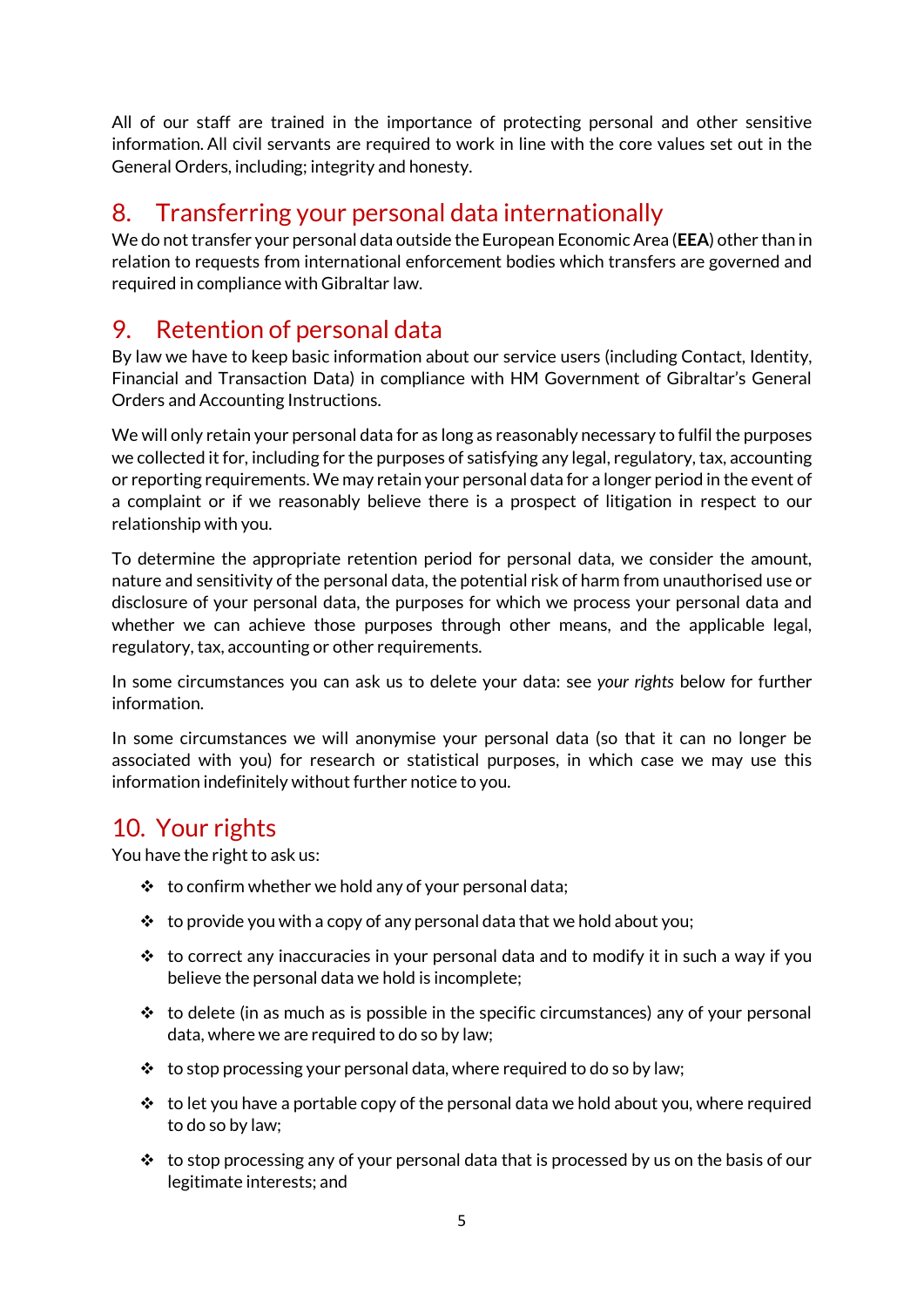$\cdot \cdot$  where we process your personal data on the basis that you have given us your consent to do so, you may contact us at any time to withdraw your consent.

If you wish to exercise any of these rights, or object to our processing your personal data, please contact us:

- ❖ Office of Fair Trading Suite 975, Europort Gibraltar GX11 1AA
- $\div$  (+350) 20071700
- ❖ [oft@gibraltar.gov.gi](mailto:oft@gibraltar.gov.gi)

### 11. Dissatisfied with the OFT's handing of your data?

If you are dissatisfied, you can make a complaint about the way we process your personal information to the Gibraltar Regulatory Authority. Under the Data Protection Act 2004, the Gibraltar Regulatory Authority is nominated as the Data Protection Commissioner. The Gibraltar Regulatory Authority is thereby the independent statutory body responsible for the enforcement of the Data Protection Act 2004, and carries out the functions assigned to it, to uphold the rights of individuals and their privacy. Amongst other things, this includes the provision of advice on data protection related matters and the investigation of complaints, as well as raising awareness on privacy issues.

Contact:

- ❖ Gibraltar Regulatory Authority, 2nd floor, Eurotowers 4 1 Europort Road Gibraltar.
- $\div$  (+350) 20074636
- [info@gra.gi](mailto:info@gra.gi)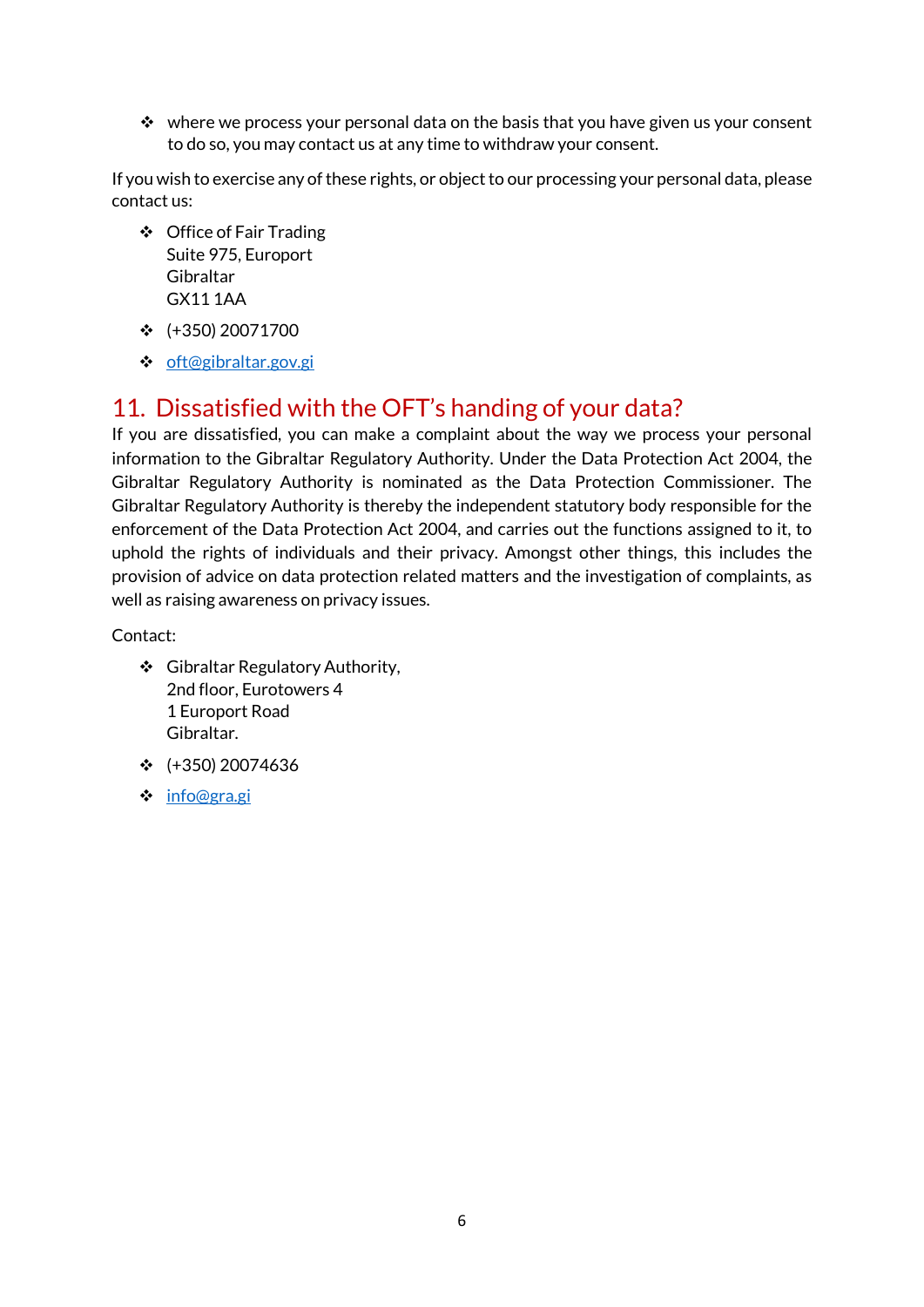### Annex 1 – Third Parties or publicly available sources

We will receive personal data about you from other Government departments and public sector authorities, or from other third party organisations, as set out below:

#### The Gibraltar Financial Intelligence Unit

- $\rightarrow$  Type of data: your contact details, business interests, criminal activity and convictions, criminal intelligence.
- $\rightarrow$  Purpose: to assist the OFT with its anti-money laundering and countering the financings of terrorism ("**AML/CFT**") obligations under the Proceeds of Crime Act ("**POCA**").

#### HM Customs

- $\rightarrow$  Type of data: your contact details, business interests and activities and details of personal importations.
- $\rightarrow$  Purpose: to assist the OFT with its AML/CFT obligations under POCA and with its business licensing responsibilities.

#### The Royal Gibraltar Police

- $\rightarrow$  Type of data: your contact details, business interests and activities, criminal convictions and criminal intelligence.
- $\rightarrow$  Purpose: to assist the OFT with its AML/CFT obligations under POCA, with its business licensing responsibilities and with its consumer protection responsibilities.

#### The Department of Employment

- $\rightarrow$  Type of data: your contact details, business interests and activities, your employment status and your entitlement to seek work in Gibraltar.
- $\rightarrow$  Purpose: to assist the OFT with its business licensing responsibilities and consumer protection responsibilities.

#### The Income Tax Office

- $\rightarrow$  Type of data: your contact details, business interests and activities, your tax residency and your compliance with tax obligations.
- $\rightarrow$  Purpose: to assist the OFT with its business licensing responsibilities and consumer protection responsibilities.

#### Civil Status and Registration Office

- $\rightarrow$  Type of data: your contact details, nationality, residence, marital status, civil status and entitlement to reside in Gibraltar.
- $\rightarrow$  Purpose: to assist the OFT with its business licensing responsibilities.

#### Borders and Coastguard Agency

- $\rightarrow$  Type of data: your contact details, nationality, residence, marital status, civil status and entitlement to reside in Gibraltar.
- $\rightarrow$  Purpose: to assist the OFT with its business licensing responsibilities.

#### Companies House

 $\rightarrow$  Type of data: your business interests and activities, including management and ownership.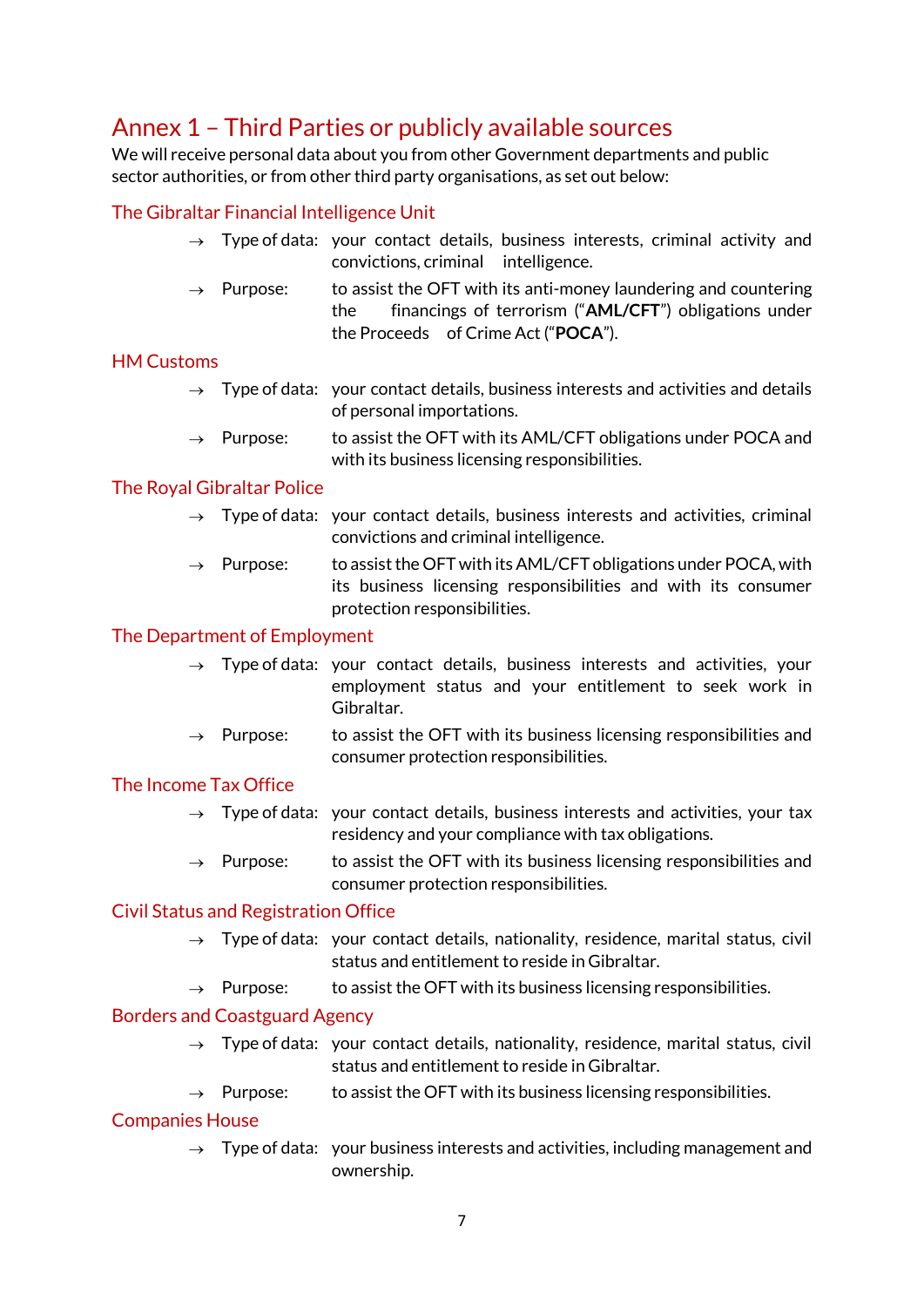$\rightarrow$  Purpose: to assist the OFT with its business licensing responsibilities, consumer protection responsibilities and its AML/CFT obligations under POCA.

#### Gibraltar Port Authority

- $\rightarrow$  Type of data: your contact details and business interests and activities.
- $\rightarrow$  Purpose: to assist the OFT with its business licensing responsibilities.

#### Gibraltar Health Authority

- $\rightarrow$  Type of data: your contact details and business interests and activities.
- $\rightarrow$  Purpose: to assist the OFT with its business licensing responsibilities and consumer protection responsibilities.

#### Land Property Services

- $\rightarrow$  Type of data: your contact details and property interests.
- $\rightarrow$  Purpose: to assist the OFT with its business licensing responsibilities.

#### Town Planning and Building control

- $\rightarrow$  Type of data: your contact details and property interests.
- $\rightarrow$  Purpose: to assist the OFT with its business licensing responsibilities.

#### Director of Public Health & Gibraltar Medical Registration Board

- $\rightarrow$  Type of data: your contact details and business interests and activities.
- $\rightarrow$  Purpose: to assist the OFT with its business licensing responsibilities and consumer protection responsibilities.

#### Central Arrears Unit

- $\rightarrow$  Type of data: your contact details, business interests and activities, your compliance with tax obligations and details relating to outstanding debts owed to Government.
- $\rightarrow$  Purpose: to assist the OFT with its business licensing responsibilities.

#### Environmental Agency

- $\rightarrow$  Type of data: your contact details and business interests and activities.
- $\rightarrow$  Purpose: to assist the OFT with its business licensing responsibilities.

#### Care Agency

- $\rightarrow$  Type of data: your contact details, business interests and activities and safeguarding intelligence.
- $\rightarrow$  Purpose: to assist the OFT with its business licensing responsibilities.

#### The Department of Education in relation to your business

- $\rightarrow$  Type of data: your contact details, business interests and activities and safeguarding intelligence.
- $\rightarrow$  Purpose: to assist the OFT with its business licensing responsibilities.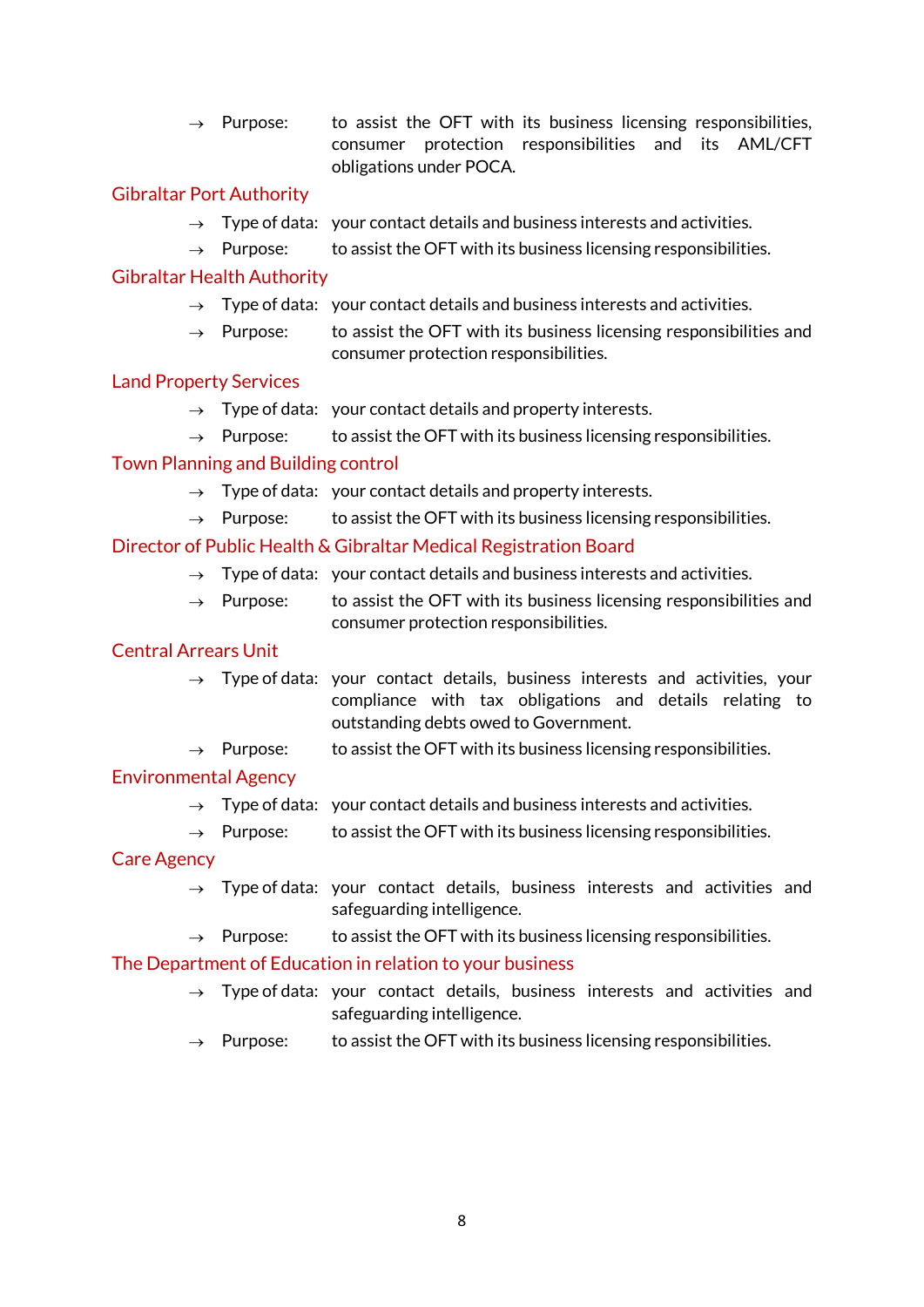## Annex 2 - The ways we plan to use your personal data

| <b>Purpose/Activity</b>                                                                                                         | Type of data                                                                    | Lawful<br>basis<br>for<br>processing<br>including<br>basis<br>of<br>legitimate<br>interest                                                                                                                                                                                      |
|---------------------------------------------------------------------------------------------------------------------------------|---------------------------------------------------------------------------------|---------------------------------------------------------------------------------------------------------------------------------------------------------------------------------------------------------------------------------------------------------------------------------|
| To process business licence<br>applications                                                                                     | (a) Identity<br>(b) Contact<br>(c) Financial<br>(d) Business<br>(e) Transaction | Necessary to comply with legal<br>obligations and the performance of<br>a task carried out in the exercise of<br>official authority vested in the<br>controller:<br>(a) Part 9, Fair Trading Act<br>2015<br>(b) Article $6(1)(e)$ , the GDPR                                    |
| ongoing<br>business<br>For<br>licensing matters including,<br>but not limited to, renewals<br>and to take enforcement<br>action | (a) Identity<br>(b) Contact<br>(c) Business                                     | Necessary to comply with legal<br>obligations and the performance of<br>a task carried out in the exercise of<br>official authority vested in the<br>controller:<br>(a) Part 9, Fair Trading Act<br>2015<br>(b) Article $6(1)(e)$ , the GDPR                                    |
| To process your complaints                                                                                                      | (a) Identity<br>(b) Contact                                                     | Necessary to comply with legal<br>obligations and the performance of<br>a task carried out in the exercise of<br>official authority vested in the<br>controller:<br>(a) Part 4, Fair Trading Act<br>2015; and<br>(b) Article $6(1)(e)$ , the GDPR.                              |
| To process complaints made<br>against your business                                                                             | (a) Identity<br>(b) Contact<br>(c) Business                                     | Necessary to comply with legal<br>obligations and the performance of<br>a task carried out in the exercise of<br>official authority vested in the<br>controller:<br>(a) Part 4, Fair Trading Act<br>2015; and<br>(b) Article $6(1)(e)$ , the GDPR.                              |
| To supervise the carrying on<br>of your business pursuant to<br>our legal obligations                                           | (a) Identity<br>(b) Contact<br>(c) Business<br>(d) Conviction and<br>Sanction   | Necessary to comply with legal<br>obligations and the performance of<br>a task carried out in the exercise of<br>official authority vested in the<br>controller:<br>(a) Part 4 and Part 9, Fair<br>Trading act 2015;<br>(b) Part II and III, Proceeds of<br>Crime Act 2015; and |